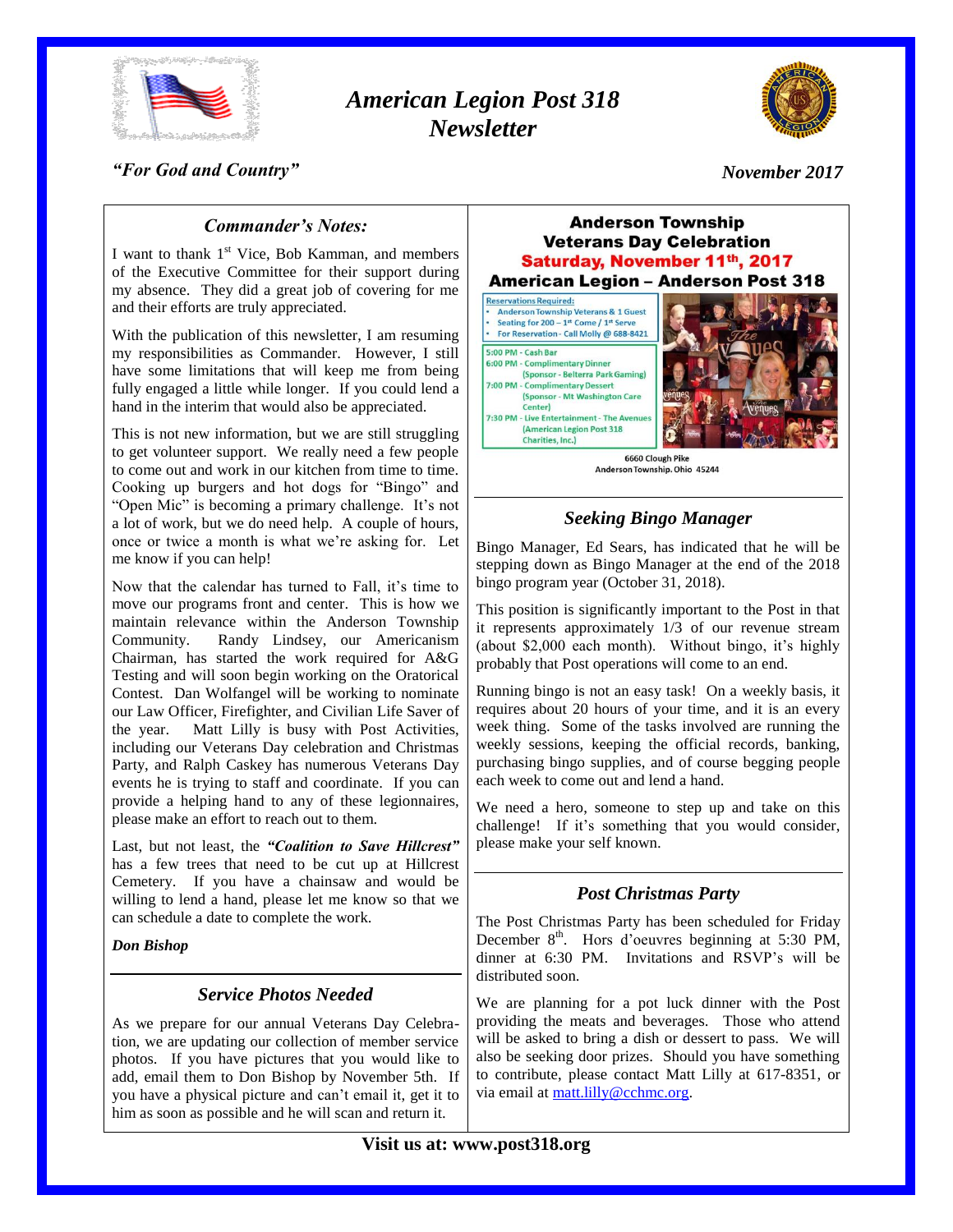# *Fund Raising Update:*

**Bingo** – The Post conducts bingo every Sunday. Doors open at 4:30 PM, preliminary games begin at 6 PM. You can support the Post by either coming out to play, or volunteering to work these events. Contact Bingo Manager, Ed Sears (474-0246) with any questions. For the month of October, bingo gross revenues were \$3,994 and \$ 978 was contributed to *Charities, Inc.*

**Euchre** – Euchre tournaments are conducted every Thursday night in the Club Room. Buy-in is \$10, \$5 going to the Post and \$5 going to prize money. This is a fun evening and is open to both our members and the public. Doors open at 6:45 PM, games begin at 7 PM. Contact Joe Baker (289-9044) with any questions. For the month of October, Euchre contributed \$ 425 to the Post.

**Kroger Community Rewards** – If you are a Kroger customer and are not currently supporting a charitable organization through *Kroger Community Rewards*, we would encourage you to do your part! Go on-line and sign up for *Kroger Rewards,* selecting *American Legion Post 318 Charities*, Inc. as your cause. Kroger contributed \$ 216.97 to our programs this quarter.

**FootballMania**<sup>TM</sup> – Thank you for supporting FootballMania<sup>TM</sup>. This year's program generated net This year's program generated net revenues of \$ 1518, and to date we have had two winners. If you purchased a ticket, your opportunity to win will continue until the end of the NLF regular season.

**Open Mic** – Our "Open Mic" trial will continue through December 1<sup>st</sup>. Program goals are to; 1) bring people into our Post, 2) promote Post events, and 3) generate operating income. To date crowds have been small but building, and we're generating about \$ 60 in net income for each event.

**Dances** – Dance revenues continue to make a substantial contribution to our operating funds. For our 3 dances in October we earned \$ 2,224.17.

### *Charitable Giving*

Over the course of each year, American Legion Post 318 Charities, Inc. (*Charities, Inc.*) contributes thousands of dollars to programs and causes important to our membership. The following is a summary of our October 2017 giving:

**Trunk & Treat Donation** – The Post, through Charities, Inc., contributed  $\frac{1}{2}$  25 to this year's Trunk & Treat event.

**Flags for Schools & Community** – The Post purchased and contributed 9 American Flags to the Forest Hills School District at a cost of \$ 326.60.

### *November Dances*

On November 4<sup>th</sup>, we welcome back "The Remains". They're a well followed group with a popular play list, usually bringing about 140 fans to the Patriot Center every time they perform.



Bluestone Ivory returns to the Patriot Center, November 18<sup>th</sup>. Their musical style and inspiration is derived from the great horn bands such as: Chicago, Tower of Power, Earth Wind & Fire, The Memphis Horns, Blood Sweat & Tears, The Blues Brothers and others. They are a crowd favorite and put on a great show.



Doors open at 7:00p and the bands perform from 8p to 11p. Tickets for both groups can be purchased by going to our web site [www.post318.org](http://www.post318.org/) and clicking on the "Special Events" tab. Tickets can be purchased in advance for \$10. Tickets purchased at the door are \$12.50, if available.

# *Open Mic*

We will conduct 2 Open Mic events in November; the  $3<sup>rd</sup>$  and the 17<sup>th</sup>. We welcome all Post members to come out and participate in these events. If you're a little bold, you can even take the stage. This is a family oriented event. There are no admission fees and you can come and go as you please. So, take this opportunity to check out the local talent

**Visit us at: www.post318.org**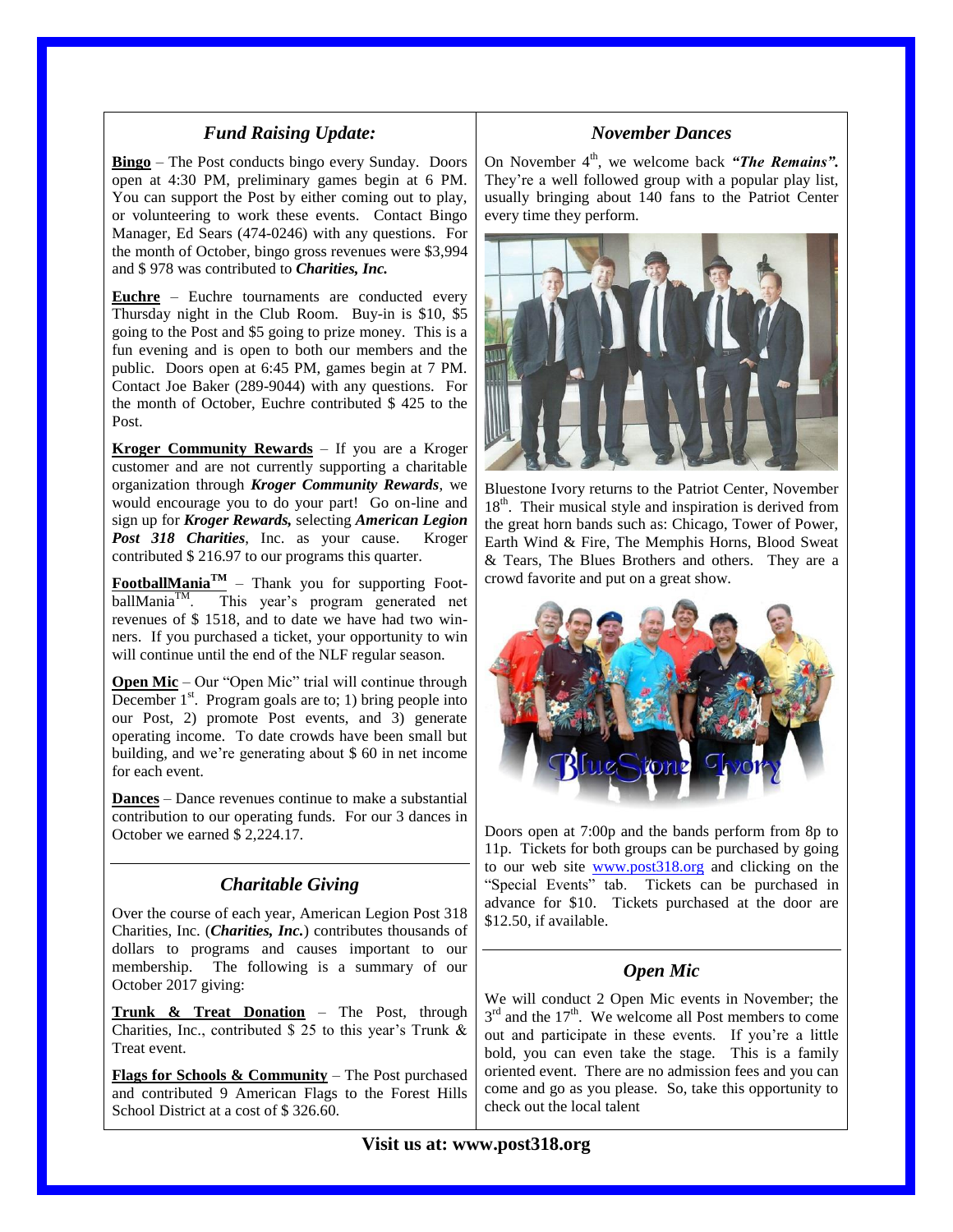# *Membership Update*

We are 3/4's of the way to our quota of 155. All existing members, by our Post's constitution, are supposed to have their dues paid by October 21st. We still have 39 members that have not paid their dues. If you are amongst these 39, I would graciously ask you to consider getting your dues paid as soon as possible to help the Post reach its quota and to help support your community. There are 2 ways one can renew: 1) Online, by going to [www.legion.org/renew](http://www.legion.org/renew) or 2) by mailing or dropping your check for \$40 to the Post. Our address is: American Legion Post 318, P.O. Box 54390, Cincinnati, OH 45254-0390. It is your support that helps to make our Post strong and active.

#### *2018 Membership Scoreboard*

| 2017-2018 Ouota      | 155   |
|----------------------|-------|
| Paid as of 10/31/17  | 118   |
| % Ouota              | 76.12 |
| Still Needed (Ouota) | 37    |
| Membership Goal      | 165   |
| Still Needed (Goal)  | 47    |
|                      |       |

# *Robert Kamman*

*1 st Vice Commander*

### *We Stand for the National Anthem*

As armed forces veterans, we have made the commitments and sacrifices necessary for our nation to remain a free and open society, the symbol of which is embodied in our flag and the National Anthem. To honor and respect those who have made the ultimate sacrifice, we stand for the National Anthem and the presentation of our flag, and have no tolerance for those who disrespect either.

We recognize that everyone has the right to peaceful protest, but strongly believe that there are better and more appropriate options than protesting during the playing of our National Anthem. As such, we will defend our beliefs, through a defined course of action, against those individuals or organizations that chose to either continue, or support, any act of disrespect.

#### *Hamilton County Veterans Service Commission*

A Hamilton County Veterans Service Officer will be at the following locations to assist in filing VA claims or to answer questions regarding VA benefits.

> **Wednesday November 8, 2017** Hyde Park Senior Living 2800 Erie Avenue Cincinnati, Ohio 45208 9:00am till 2:30pm

#### **Thursday December 7, 2017**

Brookdale Deer Park Assisted Living 3801 East Galgraith Road Cincinnati, Ohio 45236 9:00am till 2:30pm

# *Chaplin's Report*

Our Post continues to amaze other Legion Post with the amount of activities in which we are involved. These activities add something to our community and benefit us as well. Just this past month we have held three dances, four Euchre nights, two Open Mic's, four Bingo's and the VA hospital paid us a visit to enjoy sandwiches, soup, conversation, "Corn Hole"; and Bingo. Our next VA activity for November 7th has been cancelled.

These activities do require some hours of work but those who have helped have found it to be enjoyable for the most part. We had some new people step forward to assist in running these events, but, of course, we still need more help. If you have an hour or so a month there are places that still need your help.

We have had a few members under the weather this past month but I am glad to say they all are on the mend. Roger Siegman had a little trouble with his heart but is home from the VA and his family is taking good care of him. Don Bishop has shown steady improvement and is slowly getting back into the running some operations of the Legion. Don McClaughlin is getting therapy on his hip and legs and hopes to get back to the Legion and also out and about. Although there has been a rash of colds running rampant, they seem to be over in a couple days. I guess we should be getting out flu shots because that season is just around the corner.

Our Legion continues to work for God and Country and for the benefit of all Veterans. We hope that each of you will search your calendar and try to find an hour or two to help at the Legion. May this fall weather bring health and happiness to all of you.

*Jerry Porter Chaplain*

# *Need Help?*

If you're a veteran and need help obtaining any of your entitled benefits, or are in need of a "helping hand", please contact our Service Officer, Charlie Cleves. Charlie can be reached at (513) 232-7767, or via email at: [ccleves1@fuse.net.](mailto:ccleves1@fuse.net)

**Visit us at: www.post318.org**